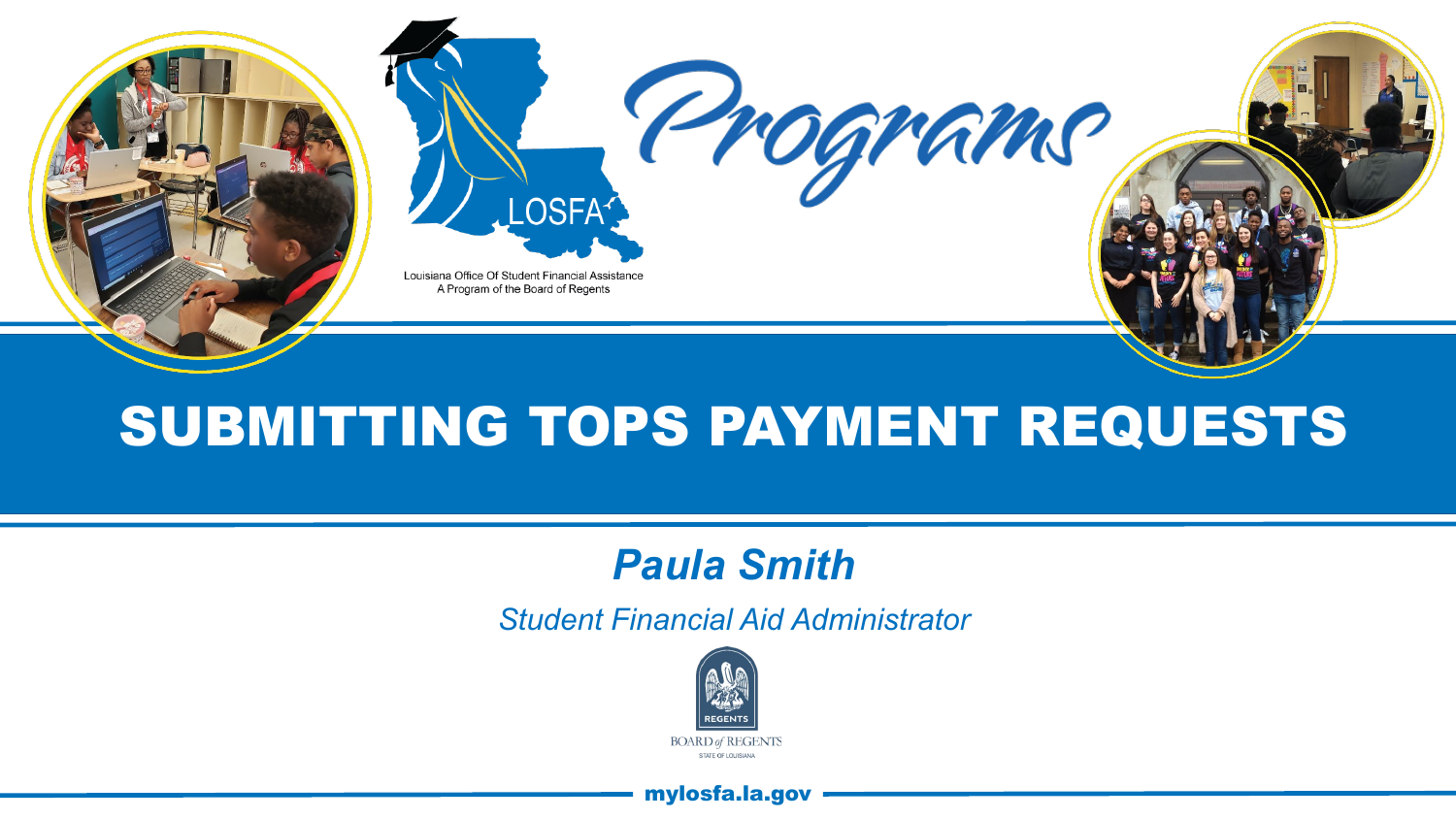# Eligibility Verification

- **Full-Time Verification:** Must be full time following 14<sup>th</sup> class date.
- Students are permitted to add additional hours during the semester, as permitted, making themselves full time and eligible for payment.
- Correspondence courses are not counted towards full-time enrollment.
- **TOPS Disposition (Status) and Term of Eligibility**: Verify that the student's 'Disposition' (aka Status) reflects eligibility and the term payment being requested is reflected in 'Eligible Payment Terms Not Paid' (aka Only Term Eligible/OTE). If eligibility is not reflected, payment will reject. \*\*NOTE: This information can be found on the student's 'Eligibility' screen or



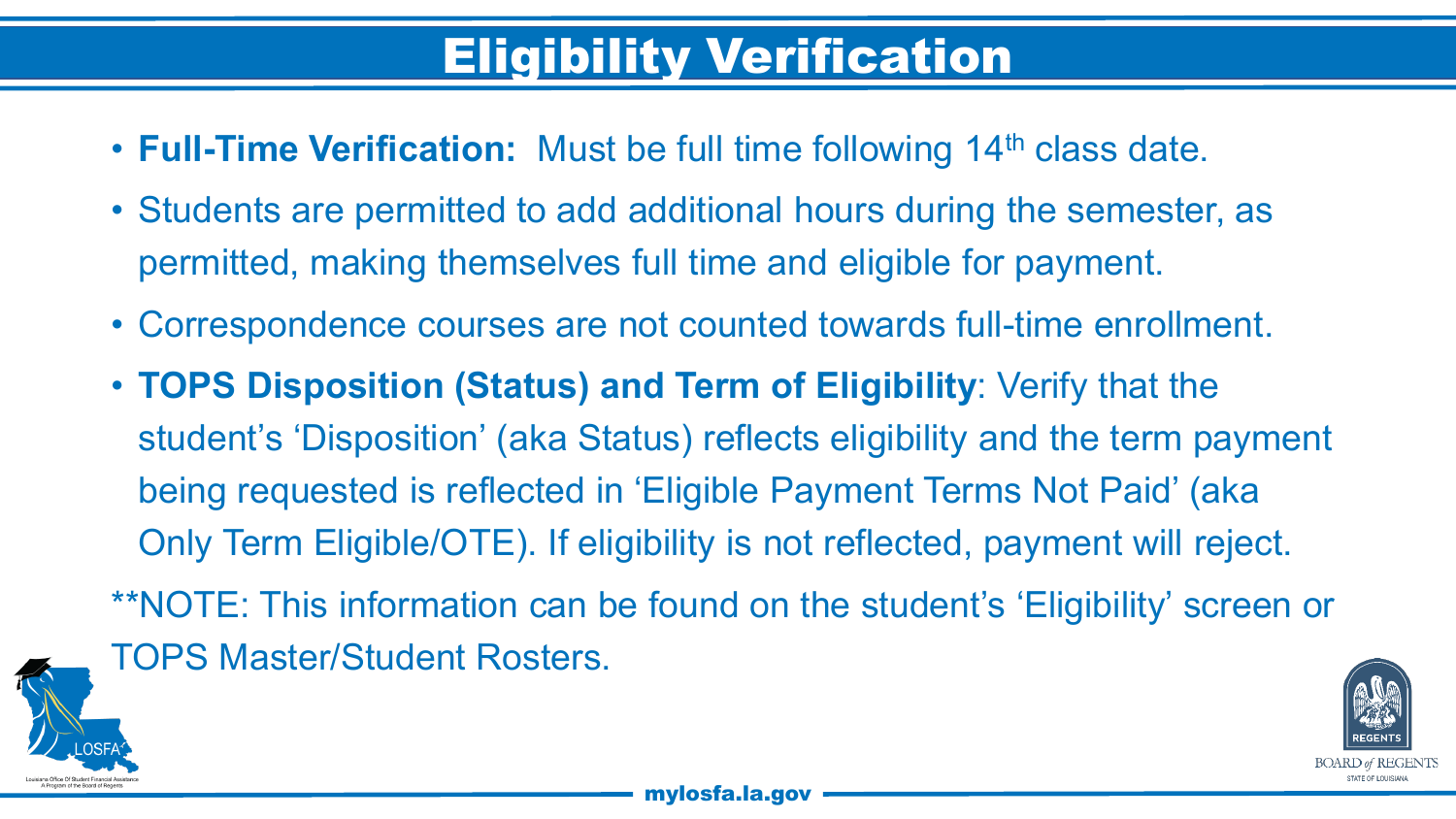- **First-Time, Full-Time Certification**: Delayed enrollment beyond first Fall semester immediately after high school graduation.
- For example, May 2021 graduate enrolls for the first time as a fulltime student Spring 2022.
- By submitting 'FT', the school certifies that the student has NOT enrolled full time in a previous semester/term at any other institution.
- BEFORE a payment can be made, a TOPS Payment Request reflecting \$0.00 and '**FT**' Academic Standing MUST be submitted for the applicable semester.
- The actual request for payment MUST be submitted separately.

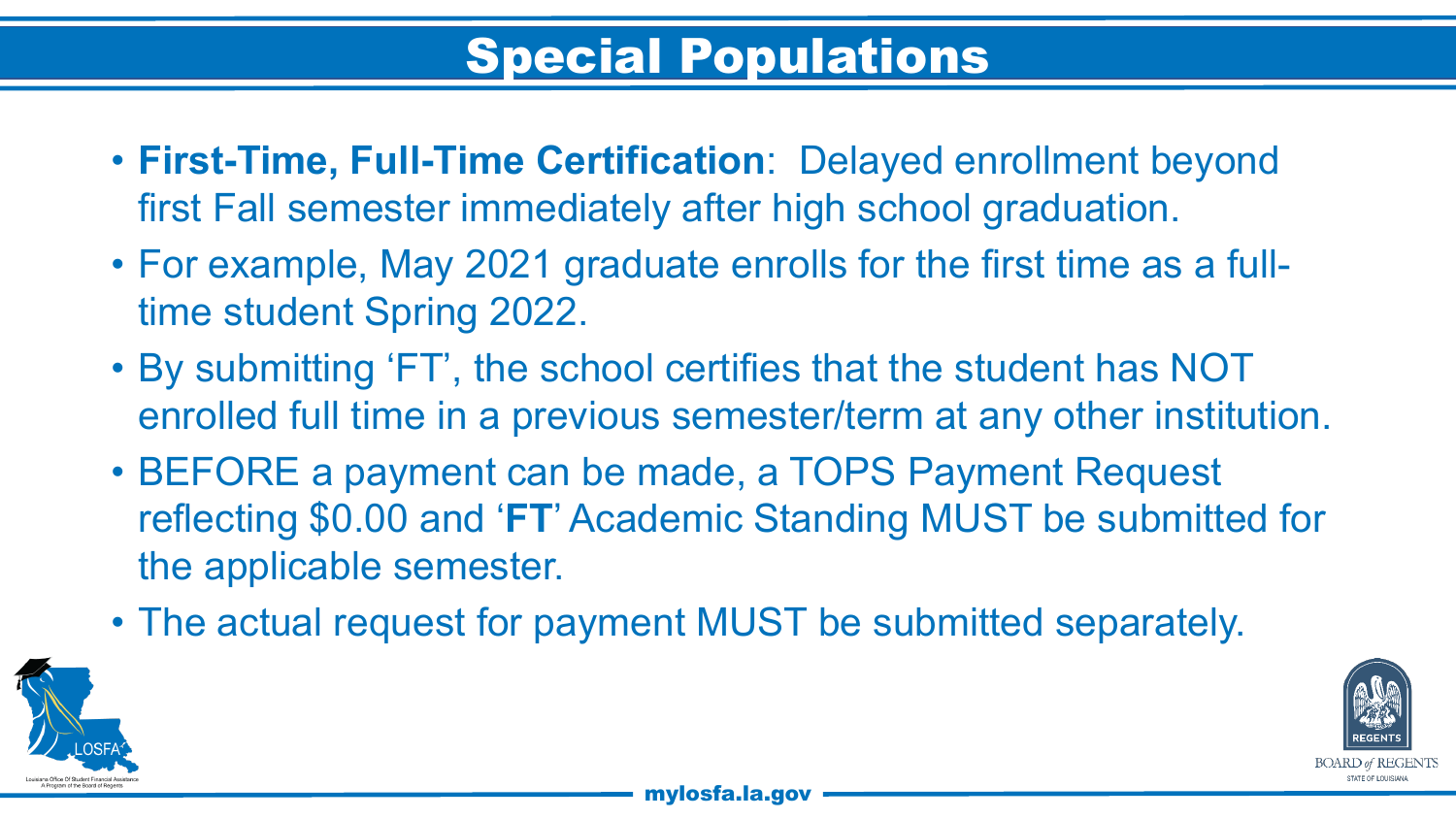- **Proportional Billing Due to Reduced Enrollment**  Students approved for a proportional TOPS award provided they are classified as ELIGIBLE PART TIME (i.e., Program Full Time) or granted an exception by LOSFA due to PERMANENT DISABILITY
- The following formula must be used in determining the eligible TOPS award amount:

**Hours enrolled ÷ 12 hours (full time) = %** 

**% x approved TOPS amount\* = Eligible TOPS payment**

• For example, student enrolled in 9 hours.

**9 (hours enrolled) ÷ 12 (TOPS full time hours) = .75** 

**.75 x approved TOPS amount\* = amount to bill**

- All payment requests must reflect '**EP**' (Eligible Part Time) Academic Standing.
- Always bill for the full stipend for Performance or Honors students.
- \*Approved amount can be found on our website.

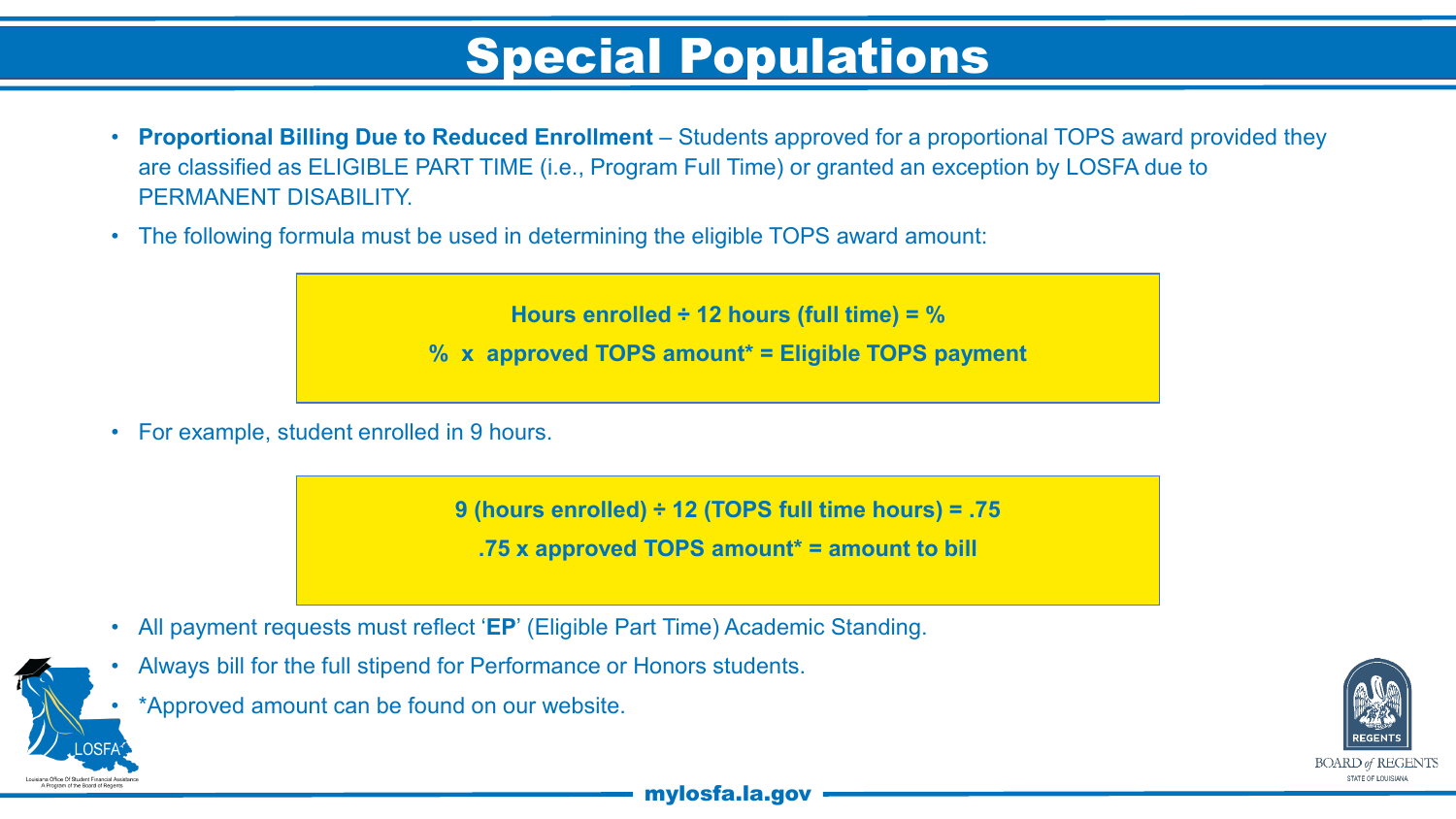- **Less than Full Time**  Students enrolled less than 12 hours and do not meet program full- time (EP) requirements.
- You must submit a payment request with **LF** Academic Standing and \$0.00 tuition amount.
- **Students enrolled less than full time are not eligible for payment.**

- **National Guard** Students who are eligible for National Guard tuition waiver. These students receive an institutional tuition waiver and are not eligible for the full TOPS award.
- Students are eligible for \$300/semester or \$200/term TOPS tuition.
- The stipend for these students is doubled; \$400 Performance and \$800 Honors.
- Please submit payment request with **NG** Academic Standing.



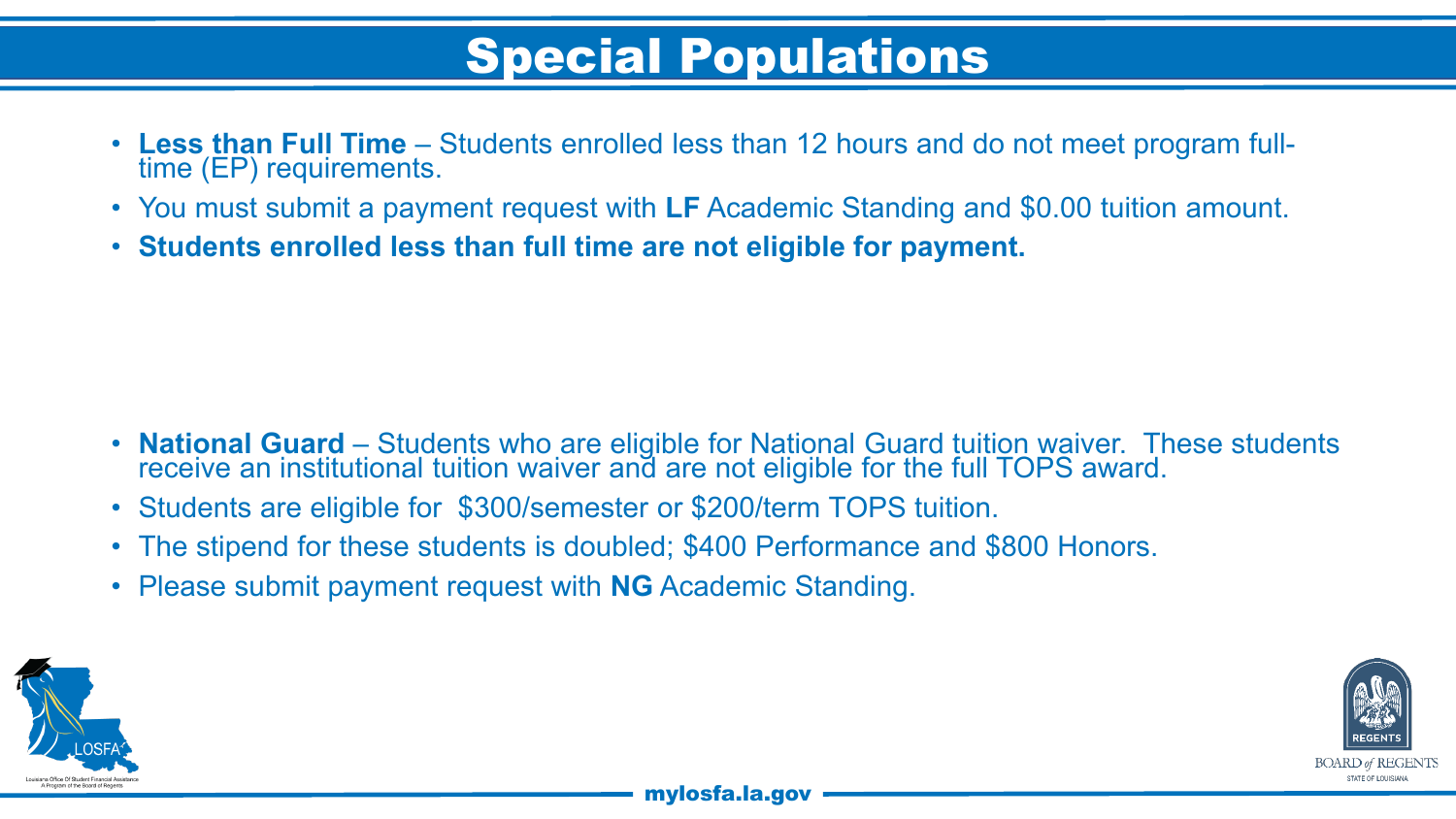- **Partial Overawards –** Students receiving other aid along with a TOPS Award causes a partial overaward. See Bulletin T2021-1.
- Colleges must obtain a signed acknowledgement form from the student.
- All payment requests MUST reflect **O1** (Partial Overaward) Academic Standing.
- The amount billed should be the amount that would not cause the student to be in overaward status.
- **Full Overawards** Students receiving other aid along with a TOPS Award causes a full overaward.
- All payments requests MUST reflect **OA** (Overaward) Academic Standing.

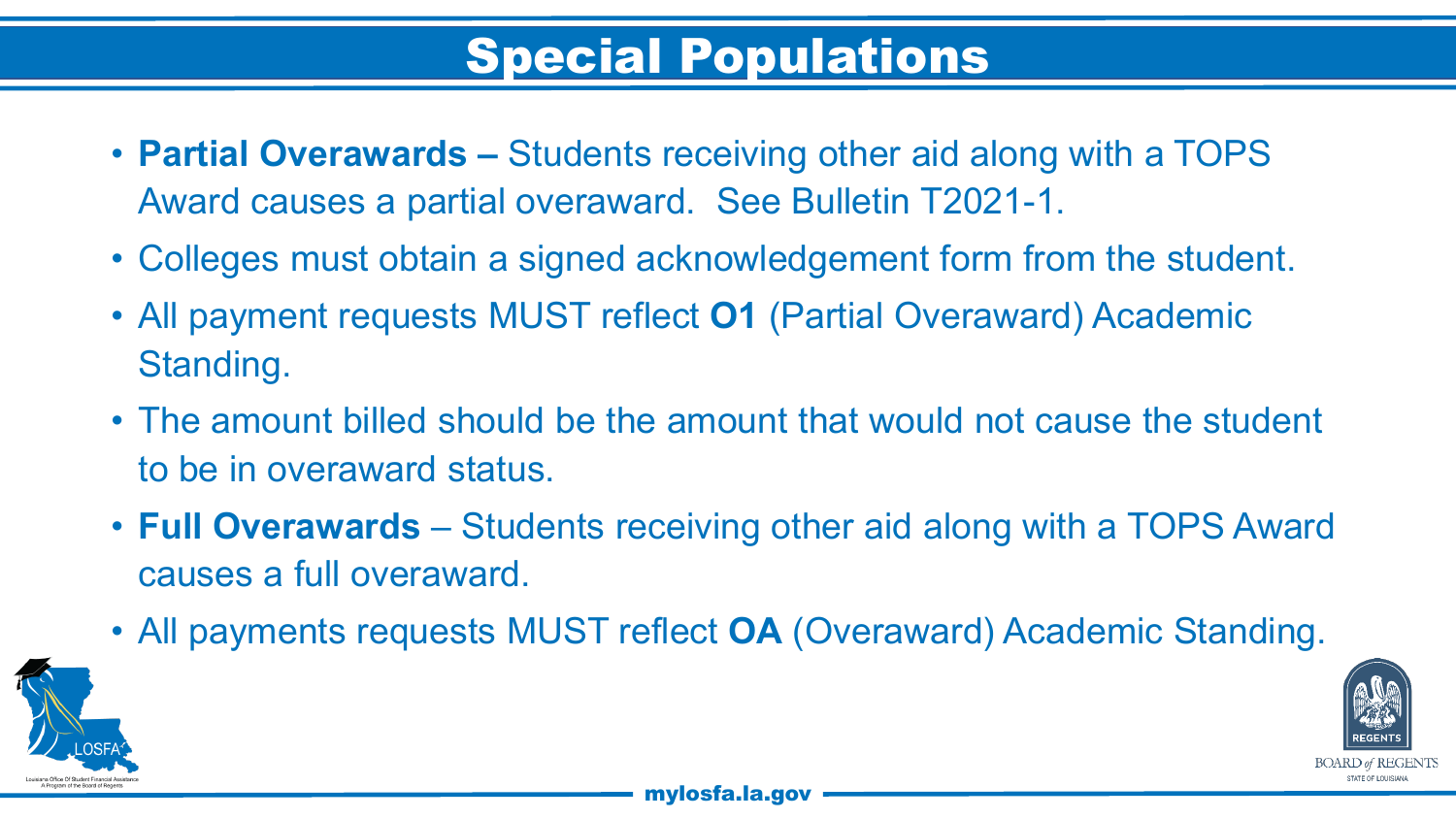- **Dual Billing**  Students enrolled at two schools for 12 or more combined hours.
- The maximum award TOPS will pay is based on the highest approved amount between the institutions. Therefore, the combined payments cannot exceed that amount.
- Each school will need to coordinate with the other institution to confirm hours of enrollment. The following formula must be used by each school when determining an eligible TOPS award amount:

*Hours enrolled ÷ 12 hours (full time) = %* 

*% x approved TOPS amount\* = Eligible TOPS payment*

- Each school MUST code their billing with a '**DB**' (dual payment) Academic Standing.
- Only one school may bill for the Performance or Honors stipend.



**If a student is enrolled full time at one school, only that school can receive TOPS payment.** 

\*Approved amount can be found on our website.

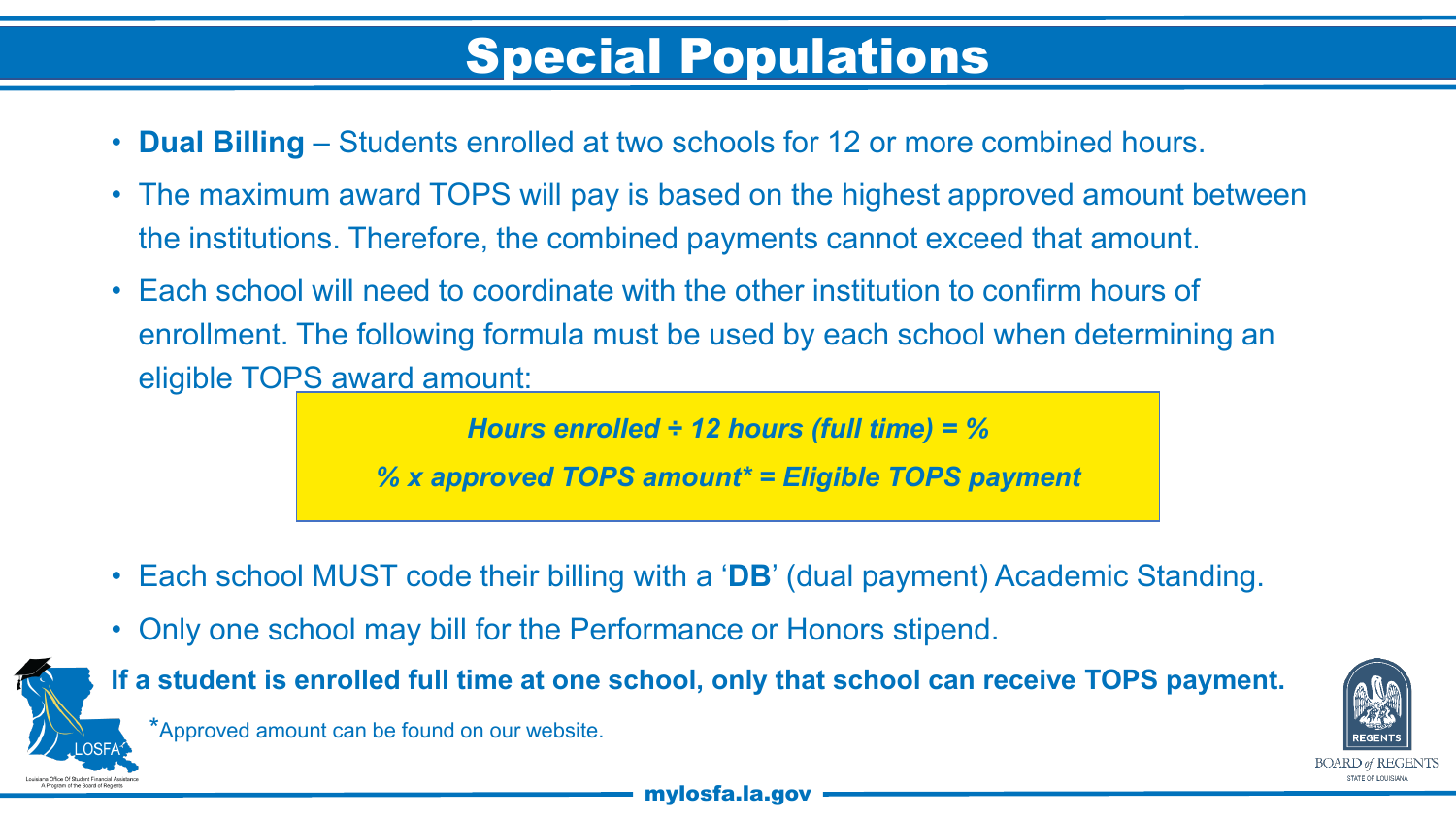- **Bachelor's Degree Received (Disposition 041):** Students who have received a Bachelor's degree with terms of payment eligibility remaining will have a Disposition (Status) of 041.
- Those enrolled Full Time in a **Graduate** or **Professional** School by the FALL semester following the one-year anniversary of receiving their degree (2nd Fall) are eligible for TOPS payment.

| <b>If Degree Received -</b>   | <b>Deadline to Return Full Time -</b> |
|-------------------------------|---------------------------------------|
| <u>1S2019, 2S2019, 3S2019</u> | $Fall 2020 = 1S2021$                  |
| <u>1S2020, 2S2020, 3S2020</u> | $Fall 2021 = 1S2022$                  |
| <u>1S2021, 2S2021, 3S2021</u> | $Fall 2022 = 1S2023$                  |

• All payment requests MUST reflect '**GP**' (Graduate Professional) Academic Standing. **\*\*NOTE: The student's account will not reflect an 'Eligible Payment Term Not Paid' until AFTER a 'GP' payment posts.**



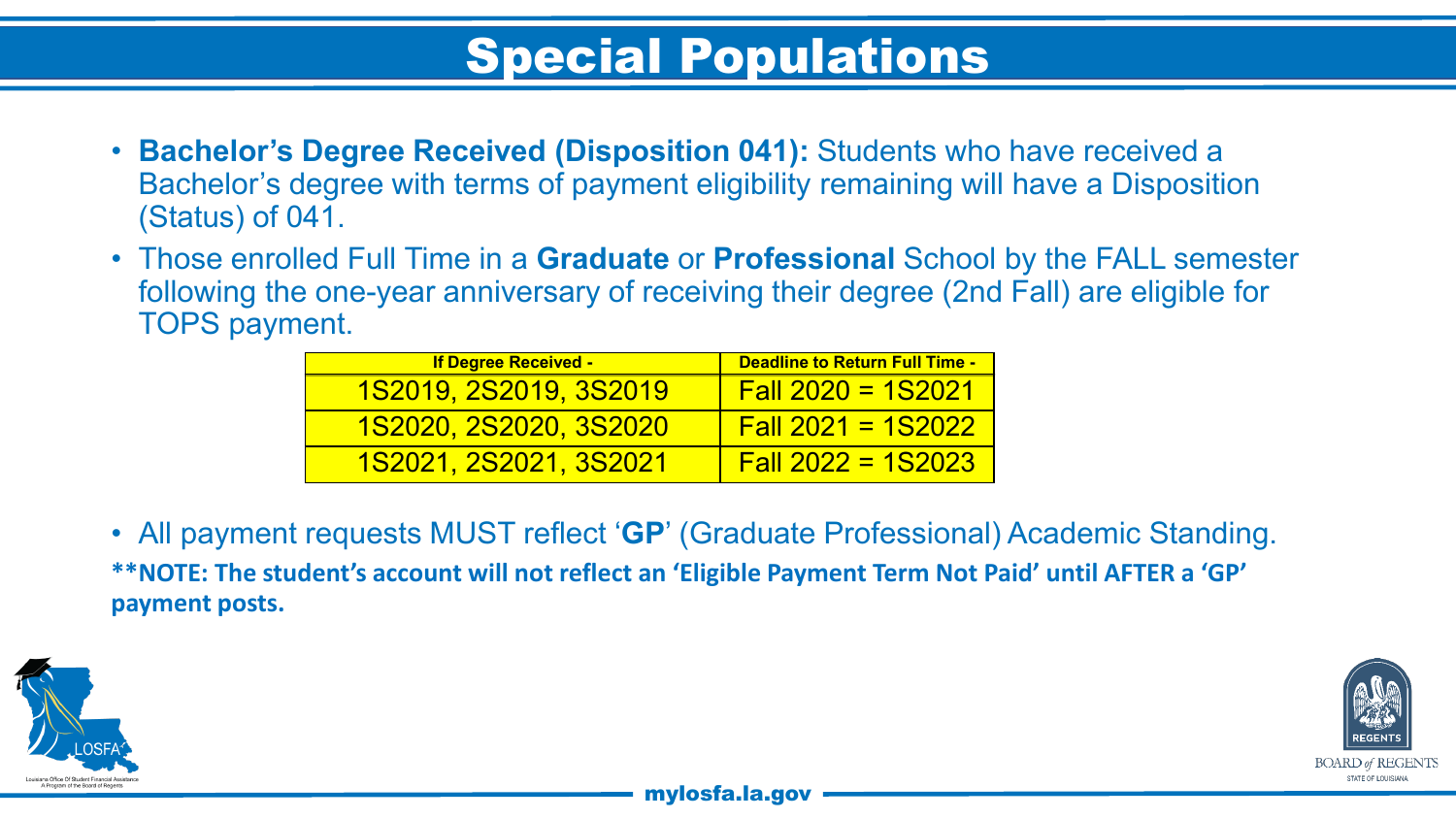- **Professional Students**  Undergraduates who are admitted to a Professional School (medical, dental, veterinary medicine and pharmacy) prior to receiving a baccalaureate degree.
- All payment requests MUST reflect '**PS**' (Professional Student) Academic Standing.
- TOPS Award payment is limited to the full tuition charged by the school for enrollment in the respective graduate program OR the maximum TOPS Award amount listed; whichever is less.
- **LAICU Schools** may not bill for an amount greater than its approved semester amount (weighted average) for all program types.

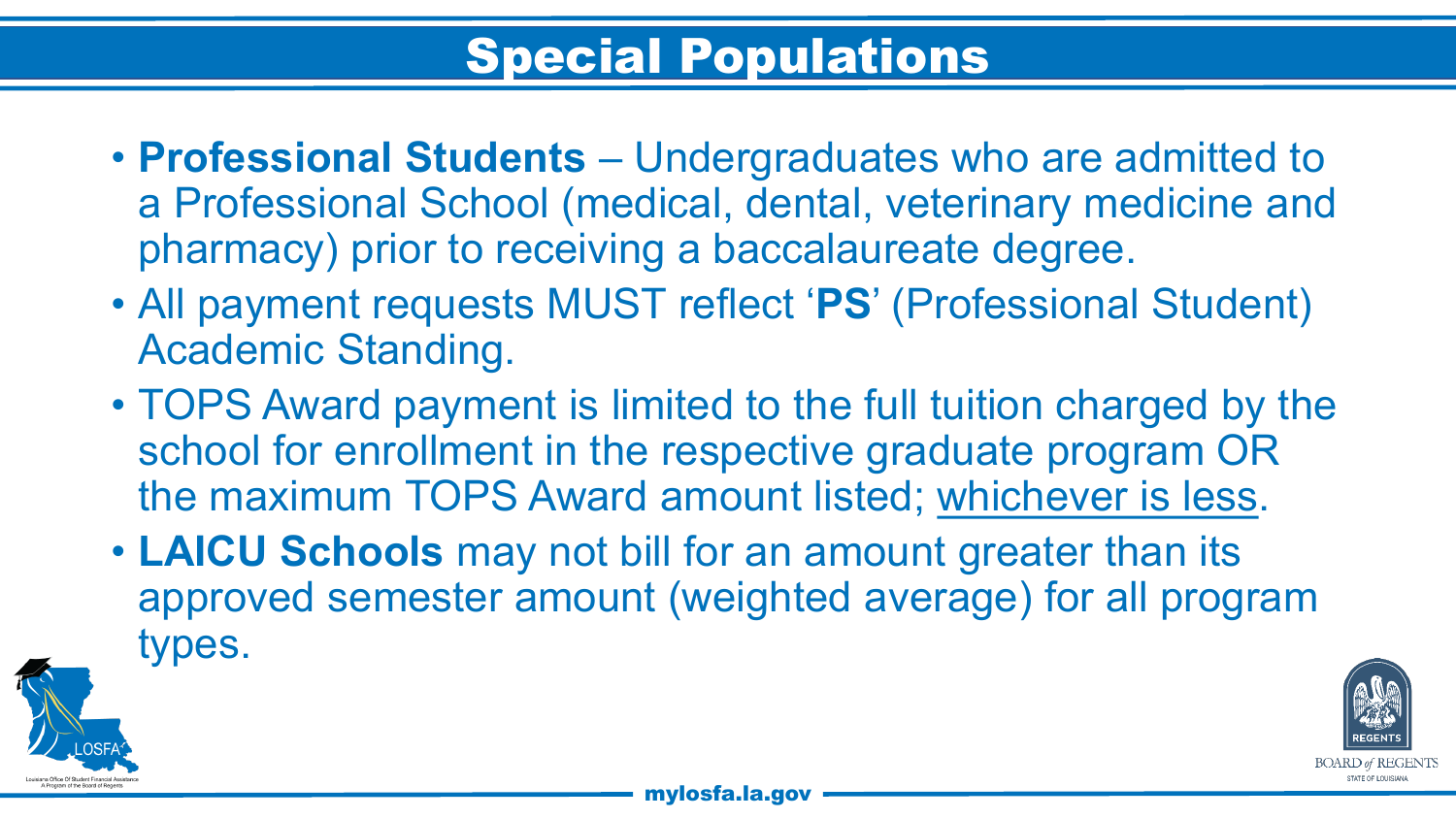# Computing Remaining Stipend

- If a student enrolls in a semester school and then a quarter school or vice versa, you must determine the eligible stipend amount.
- There is a maximum stipend amount per academic year as well as a lifetime maximum stipend amount. Performance academic year - \$400 and lifetime - \$1,600 Honors academic year - \$800 and lifetime - \$3,200
- Review total paid on the Approved Payment/Refund screen on the Award System. Once you get that total, subtract from either academic year or lifetime maximum to arrive at remaining eligible stipend amount.



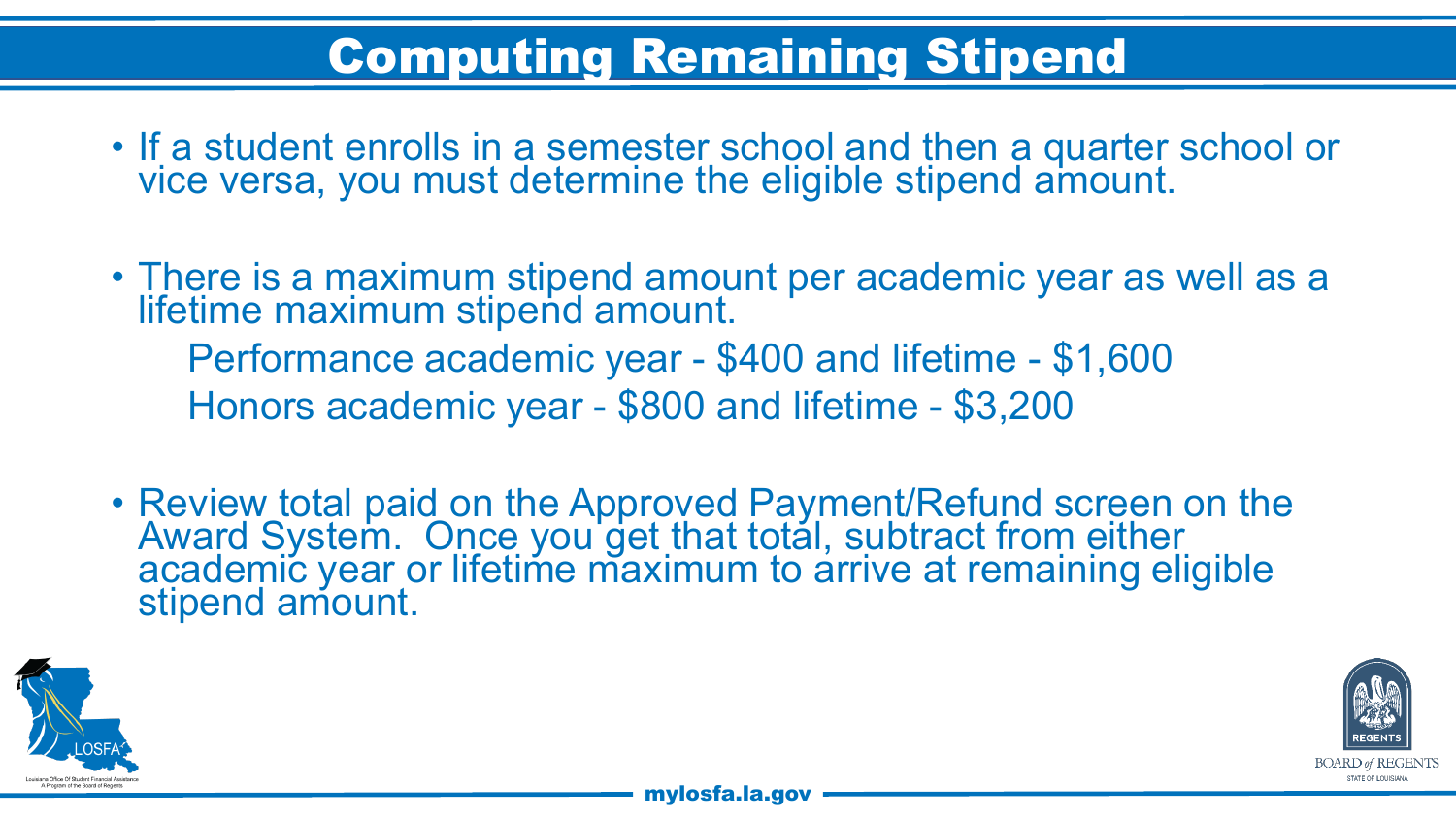# TOPS Payment Request

### • Academic Standing Codes:

| <b>ACADEMIC CODE</b> | <b>CODE DESCRIPTION</b>                                                  |
|----------------------|--------------------------------------------------------------------------|
| 00                   | <b>Continuous Enrollment</b>                                             |
| 11                   | Accelerated – Must be approved by LOSFA                                  |
| <b>DB</b>            | <b>Dual Billed Student</b>                                               |
| <b>EP</b>            | Eligible Part Time (program full time) Eligibility determined by school. |
| <b>FT</b>            | First Time Full Time (anywhere) Confirmed and coded by school.           |
| <b>GP</b>            | Graduate Professional. Submit with award amount.                         |
| LF                   | Less than full time                                                      |
| <b>NG</b>            | Eligible for National Guard Stipend. Submit with award amount.           |
| <b>OA</b>            | Over Awarded. Determined and coded by school.                            |
| 01                   | <b>Partial Awarded.</b>                                                  |
| <b>PS</b>            | Professional Student. Submit with award amount.                          |
| <b>ST</b>            | <b>Transfer from Semester Organization to Term Organization</b>          |
| <b>TS</b>            | <b>Transfer to Semester Organization from Term Organization</b>          |
|                      |                                                                          |



**REGENTS BOARD of REGENTS** STATE OF LOUISIANA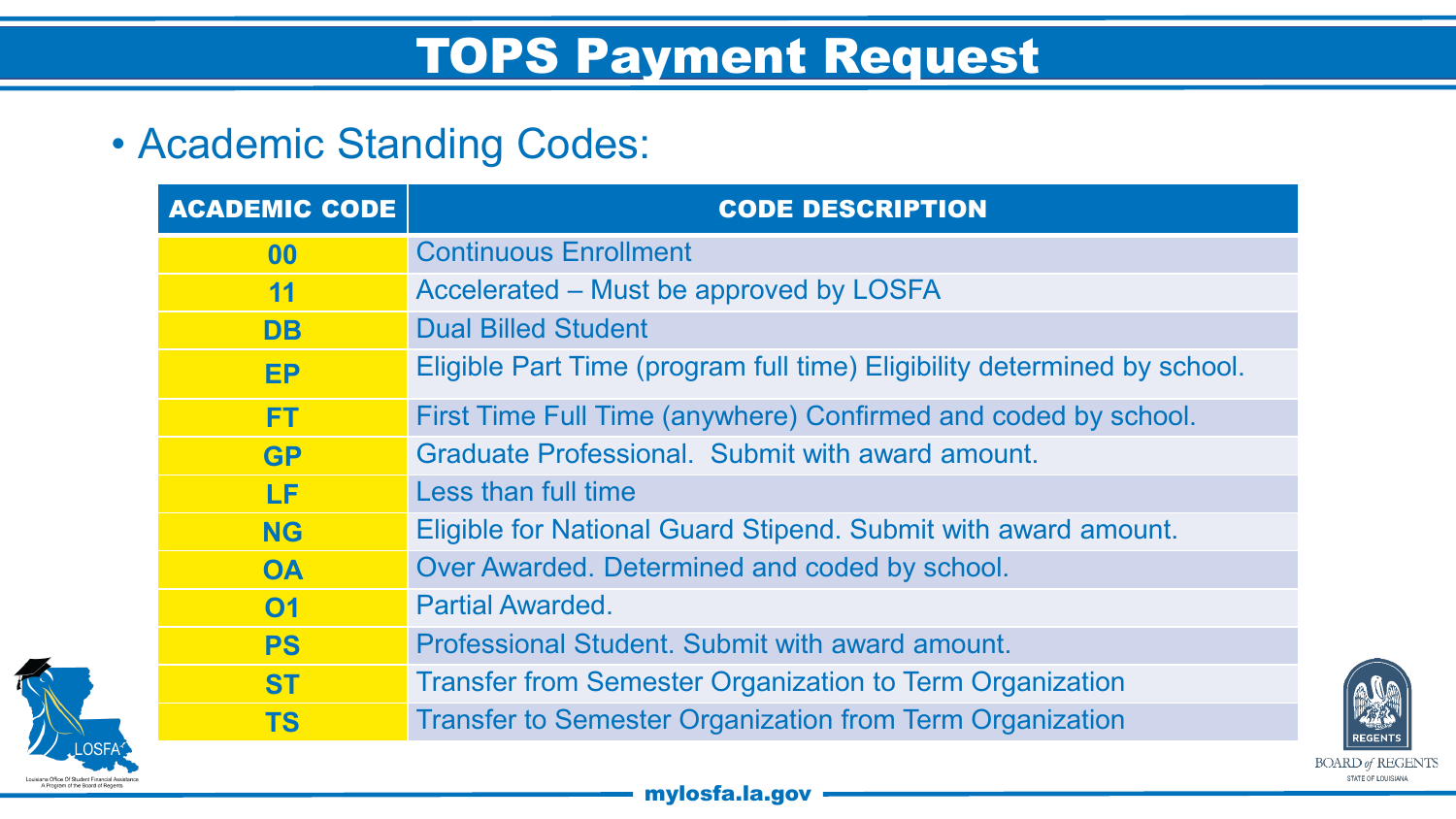## Payment Reject Errors (FT & TS/ST)

**This is not a complete list of payment reject errors, but many of the common ones we receive.**

- 
- **FT - CANNOT PROCESS FOR FIRST FALL AFTER GRAD** --Issue: FT is only needed if student does not enroll the first fall after graduation.
- --Resolution: Contact [sgar@la.gov](mailto:sgar@la.gov) to reverse.
- **STUDENT PAID <= TERM FOR ACADSTAND CODE – FT** --Issue: Student paid for prior semester.
- 
- $-$ Resolution: Submit normal payment request after  $14<sup>th</sup>$  or  $10<sup>th</sup>$  class date.

- **OTE ADVANCED [2-FT]**<br>--Issue: A FT payment request submitted, and student's record updated.
- --Resolution: None
- 
- **INVALID TERM – TS/ST** --Issue: TS or ST submitted for fall semester or term
- --Resolution: None. TS or ST should only be entered for spring and beyond.



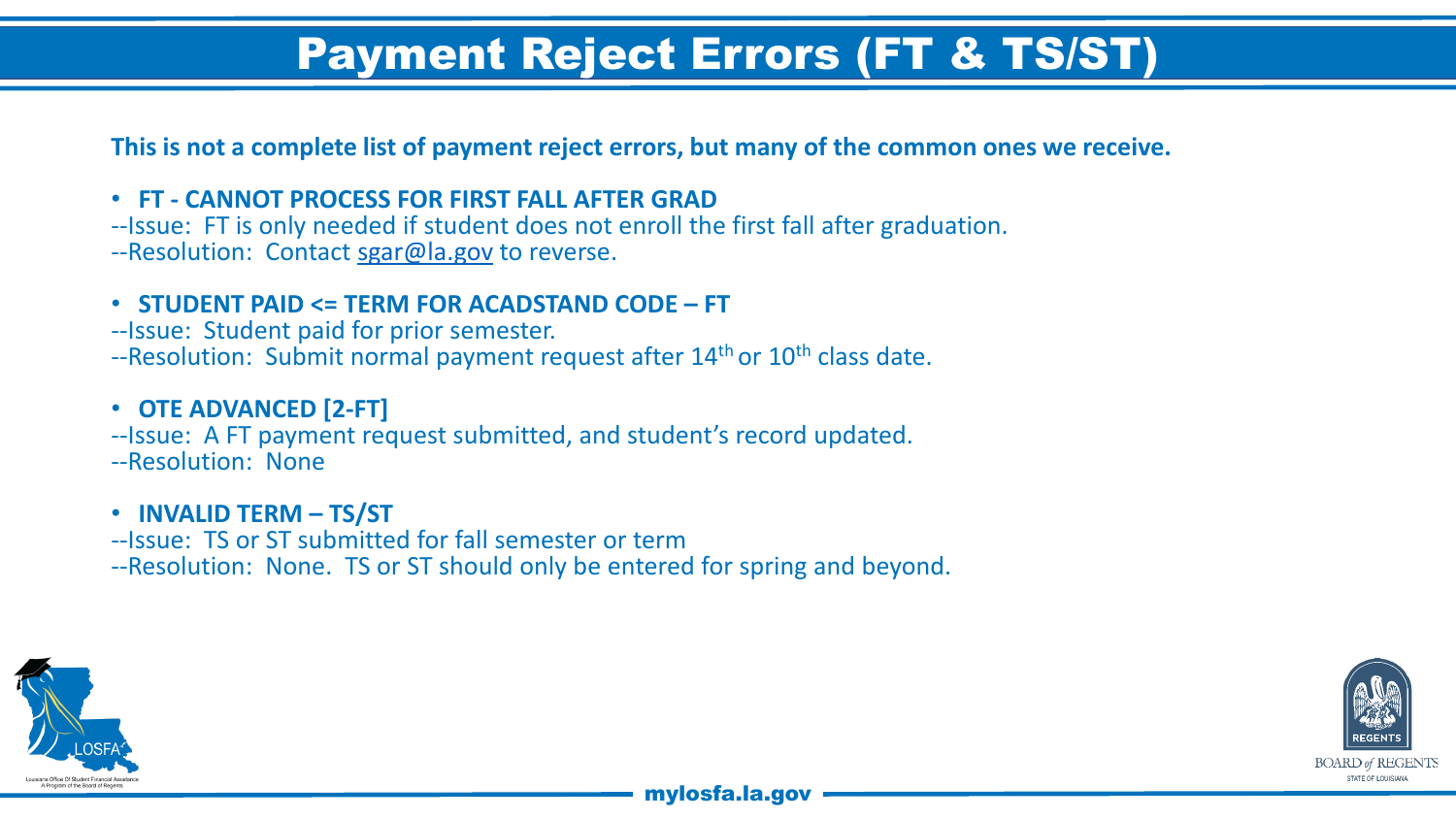## Payment Reject Errors (Eligibility & Stipend)

## • **PREVIOUS ELIGIBLE TERM NOT PAID.** --Issue: Prior term has not been paid.

--Resolution: Check student payment record to determine missing term. If at your school, submit missing payment request. If not at your school, contact [sgar@la.gov](mailto:sgar@la.gov) to contact other school.

• **TERM NOT ELIGIBLE FOR PAYMENT [3]**<br>--Issue: Eligibility has not updated for term of payment request or student has not met continuing eligibility requirements.

--Resolution: Contact [sgar@la.gov.](mailto:sgar@la.gov)

• **AMOUNT OF PAYMENTS > ALLOWED TUITION [0]**<br>--Issue: Incorrect tuition amount entered, or payment already posted on student record.

--Resolution: Correct the amount or check student's payment record on the Award System.

• **AMOUNT OF PAYMENTS > ALLOWED STIPEND[B]** --Issue: Stipend listed on payment request is more than eligible.

--Resolution: (a) Check Student Award Screen on the Award System. This will show if student lost stipend and effective date; or (b) Check student's payment request for amount previously paid. Subtract the amount from the academic year maximum. Resubmit payment request with this amount. (See slide #10.)

• **TTL OF STIPENDS > LIFETIME MAX[H]**<br>--Issue: Requested stipend puts over lifetime maximum amount. (\$1,600 Performance or \$3,200 Honors). --Resolution: Resubmit payment request with stipend amount. (See slide #10.)



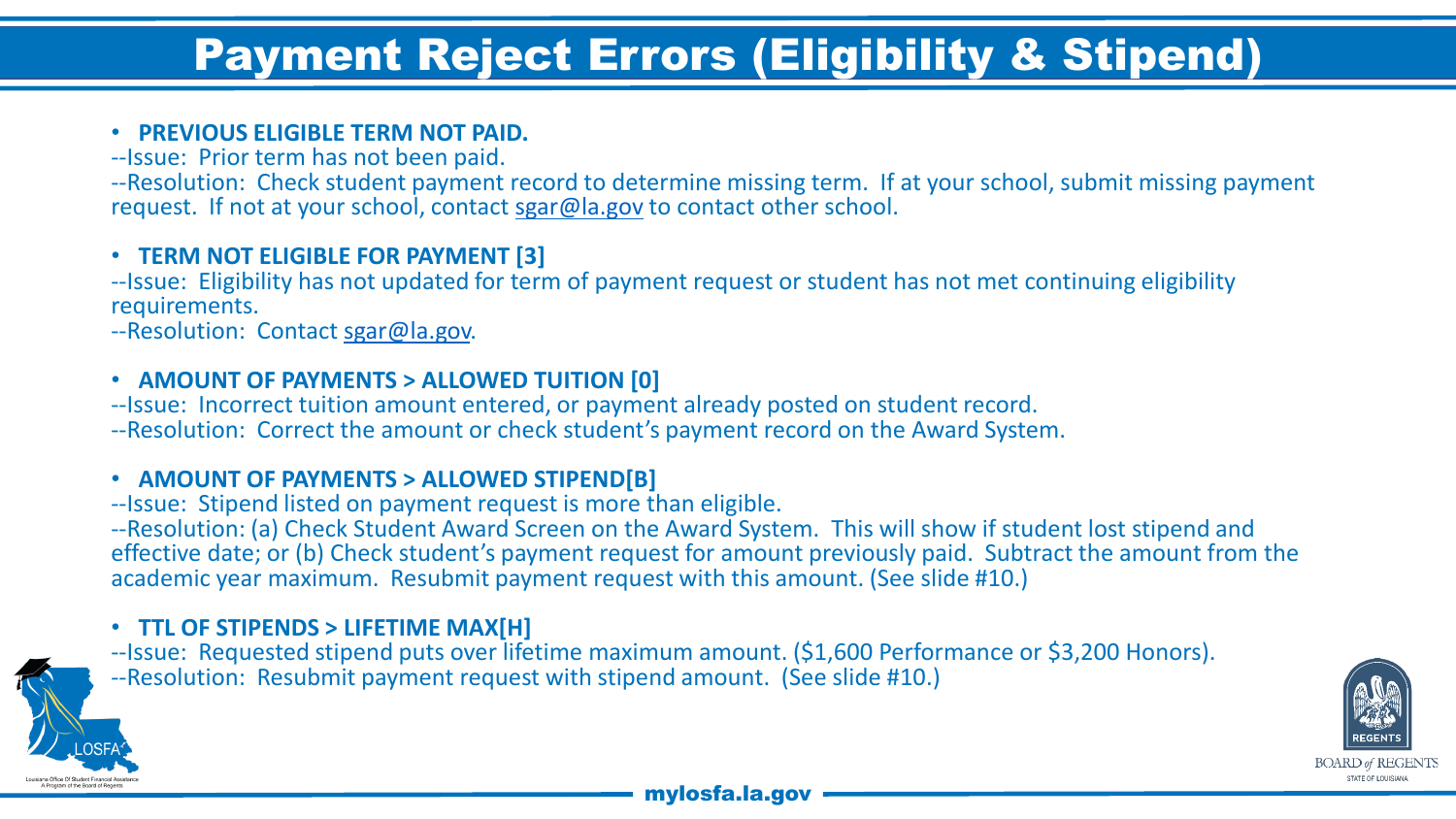## Payment Reject Errors (National Guard)

### • **TUITION REQUEST WHEN TERM MARKED AS NATL GUARD ELIG**

--Issue: Full TOPS tuition requested for student LOSFA has been notified as National Guard eligible. --Resolution: Verify if National Guard. If not NG contact [sgar@la.gov](mailto:sgar@la.gov) to update student's file and resubmit payment request. If NG, submit payment request accordingly.

### • **NATGRD AMOUNT NOT ALLOWED [1]**

--Issue: An amount was entered in the National Guard Amount field, but Academic Standing is 00 (continuous enrollment)

--Resolution: Resubmit payment request as Academic Standing NG.

### • **NATGRD AMOUNT = 0 FOR ACADSTAND CODE – NG**

--Issue: Payment request submitted as Academic Standing NG, but no amount was entered in the National Guard field.

--Resolution: Resubmit payment request with \$300 in the National Guard field.



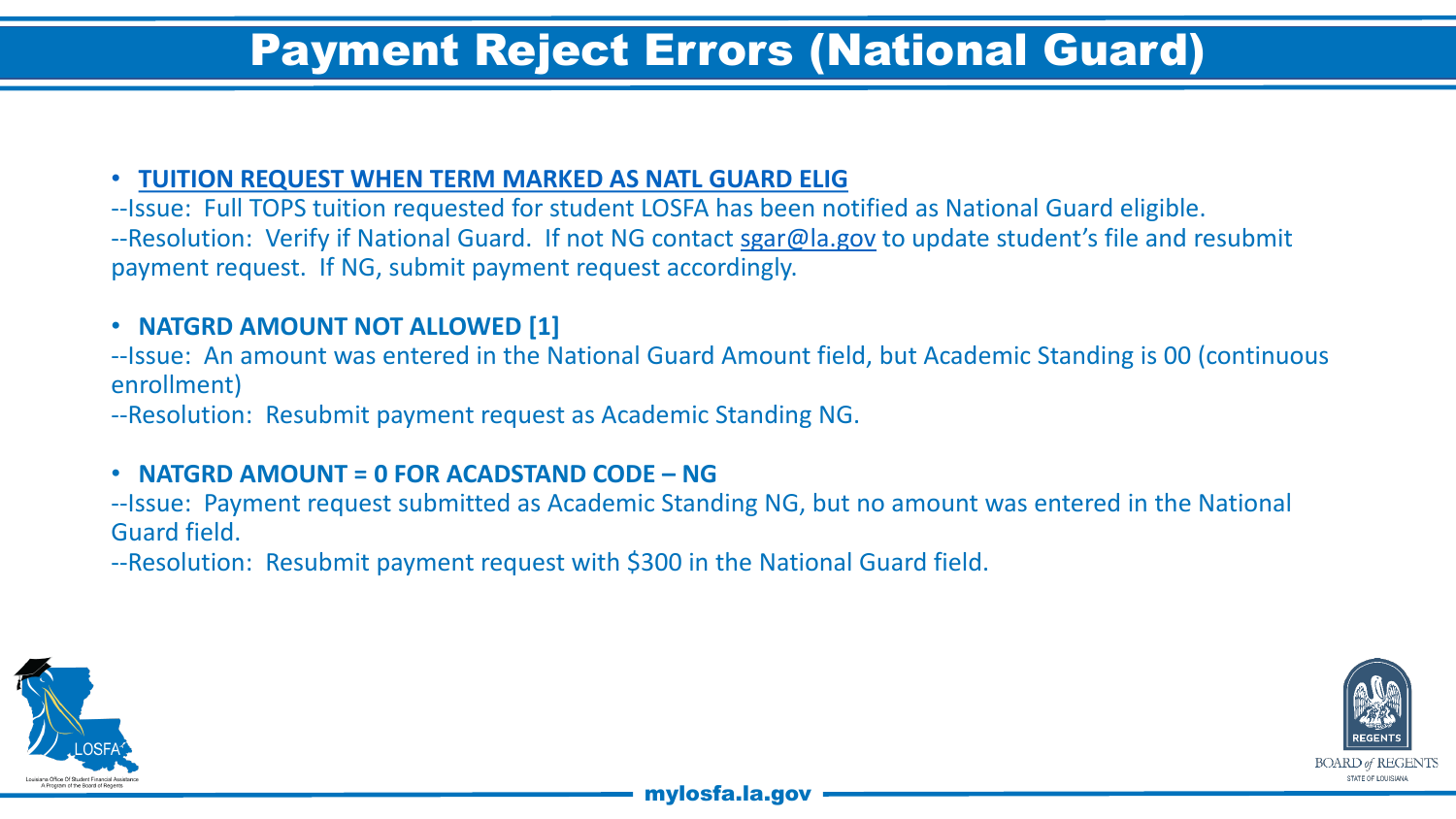# Payment Reject Errors (Disp 041 & Prog Type)

### • **DISPOSITION 41 W/O GP/GE/CD/RA/OA/TP/LF ACADEMIC STANDING**

--Issue: Student has received bachelor's degree. Payment submitted as Academic Standing 00. --Resolution: Resubmit payment request as Academic Standing GP.

### • **DISPOSITION MUST BE 41 FOR ACADSTAND CODE – GP**

--Issue: Payment coded as Academic Standing GP, but student has not earned a bachelor's degree. --Resolution: If student is a professional student, resubmit the payment request as Academic Standing PS.

### • **PRGTYPE MISMATCH ON GRADE**

--Payment submitted as one Program Type and the grade record is submitted as a different Program Type --Resolution: Verify program of study, academic or technical. If grade record incorrect, resubmit grade record with correct program type. If grade record is correct, please contact [Sgar@la.gov](mailto:Sgar@la.gov) to make correction to payment request.